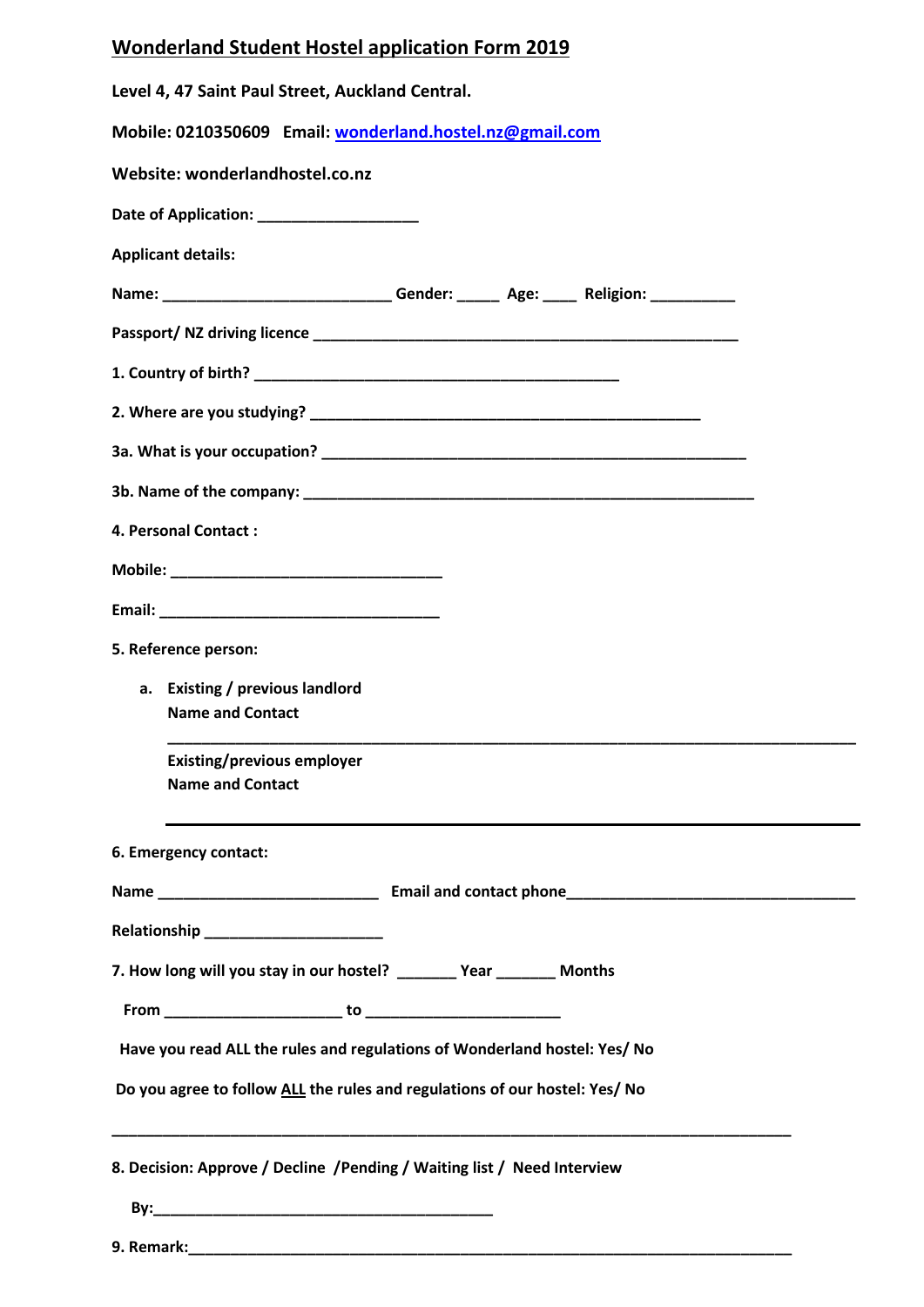## Wonderland Hostel Rules and regulation 2019:

## **Level 4, 47 Saint Paul Street, Auckland Central, Auckland , NZ**

## **We treat every tenant as a mature , responsible and independent adult.**

**Please read and agree the following terms before send your application or sign the tenancy agreement.**

**Please ask for clarification and explanation in need.**

**1. Rent to be paid on \*Mondays, fortnightly or every four weeks . A penalty of \$10/day will apply for late payment two days after the rent day unless a reasonable explanation is provided in written.**

**1. The tenant shall not assign or sublet the tenancy without the landlord's written consent.**

**2. Right of entry : the landlord or hostel managers is allowed to access the room ONLY for room inspection, in an emergency, for necessary maintenance or repairs .**

**3. Room inspection will be carried out every two months to make sure the room is reasonable clean , tidy and in good condition. Written Notice will be given 24 hours in prior.**

**4. The premises is smoke and alcohol free , no drug/pets are allowed, otherwise Eviction within 24 hours.**

**5. No heater and Cooking is allowed inside the bedroom, serving meal inside the bedroom is not recommended since it will attract bugs or insects that will cause health and hygienic issue .** 

**The cost up to \$100 for Professional Pest Control will be charged to the subject who is responsible for it.** 

**6. Noise control from 10pm to 9 am , aims to provide a quiet and comfortable environment for all tenants. Please keep your voice low when talking in phone or skype. Please keep the sound of TV, music and group chatting at reasonable low.**

**7. All visitors must leave after 10pm. No male visitors in the Girls dormitory. No sleepover at any time of the day. Visitors are not allowed to use cooking and bathroom facilities without the consent of the landlord. Tenants must pay for any damages they or their friends have caused.**

**8. Sharing the hostel facilities: a. Cooking is not recommended from 10pm to 6am. Don't leave your cooking unattended in any situation. Don't splash cold or hot water in hot pot, it will generate heavy smoke which will trigger smoke alarm, allow hot pot to cool down. Keep your food in tight container or fridge always.**

> **b. Clean up the stove , kitchen top, sink etc immediately after cooking. Remove all food residue from the kitchen sink to avoid blockage of the pipe. Clean kitchen towels after use them.**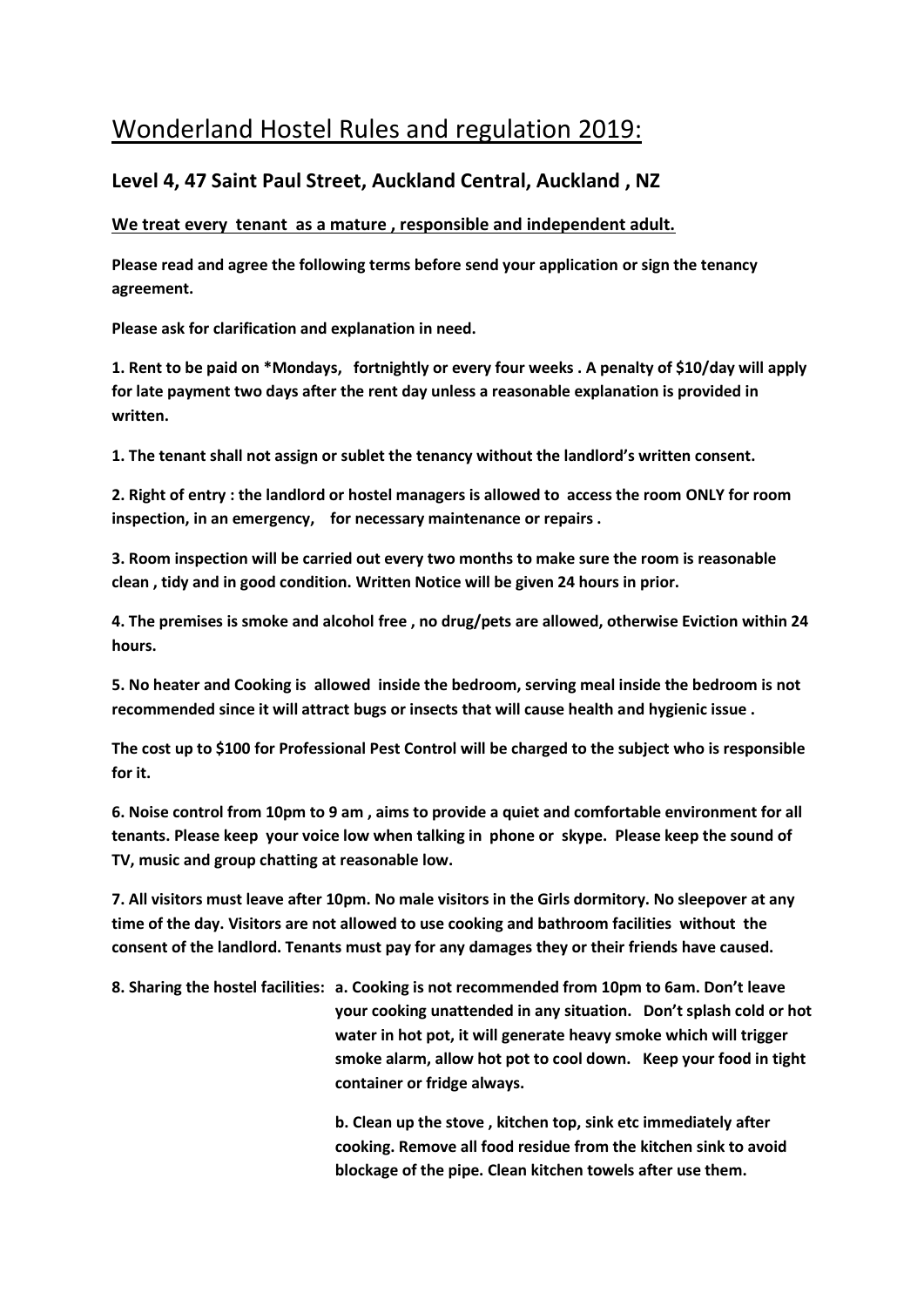**Wash all pot, pans, cutlery and dining ware asap, dry and remove them from the kitchen basket as soon as possible.**

**\*\*Limit cooking time to 30 mins per person each time.**

**c. No towel/clothing/laundry is allowed inside the bathroom and common area. No shoes outside the room or common area.**

**d. Personal cleaning products can be stored inside the cupboard of the sanitary in the mixed dormitory or bathroom shelves in the Girls dormitory. No soap on window sill of bathroom.**

**e. Please clean your bed sheet s at least once every four weeks.**

**f. Laundry machines are coin operated. A minimum cost is charged to encourage healthy life style. Please use regularly from 9am to 9pm only. Excessive noise from laundry machines will cause disturbance, please be considerate.**

**g. The hot water cylinder has limitation in supply, please be considerate and limit your shower time to 15 minutes .**

**h. Please use the mop provided to dry the bathroom after shower to avoid slippery that may cause serious accident.**

**i. Please turn off fan and light in bathroom after shower. The fan may cause disturbance to some bedrooms especially during bedtime. Turn off your computer, lights and all electric appliances when you leave your room. Save Energy!!**

**j. Please don't heavily download movie or music from hostel wifi.**

**Hostel provides basic internet service only. Use your own data if you need more.**

**9. An early termination fee will apply if the tenant leaves prior to the stated dates above. The compensatory payment will be taken from the bond and be related to the number of weeks still left in the tenancy.**

**10. Eviction Policy: If a tenant is found for breaching the hostel rules, FIRST warning will be issued by email or text in written.**

**If there is a complaint against any tenant regarding any misbehaviour, investigation and assessment will be conducted , 48 hours will be given for tenant to put things right.** 

**If the subject fails to do so, a First warning letter will be issued accordingly.** 

**FINAL warning will be issued if there is no improvement or remorse. The subject will be evicted from hostel within 24 hours, Full bond will be forfeited, and rent paid in advance will be refunded within 7 working days.**